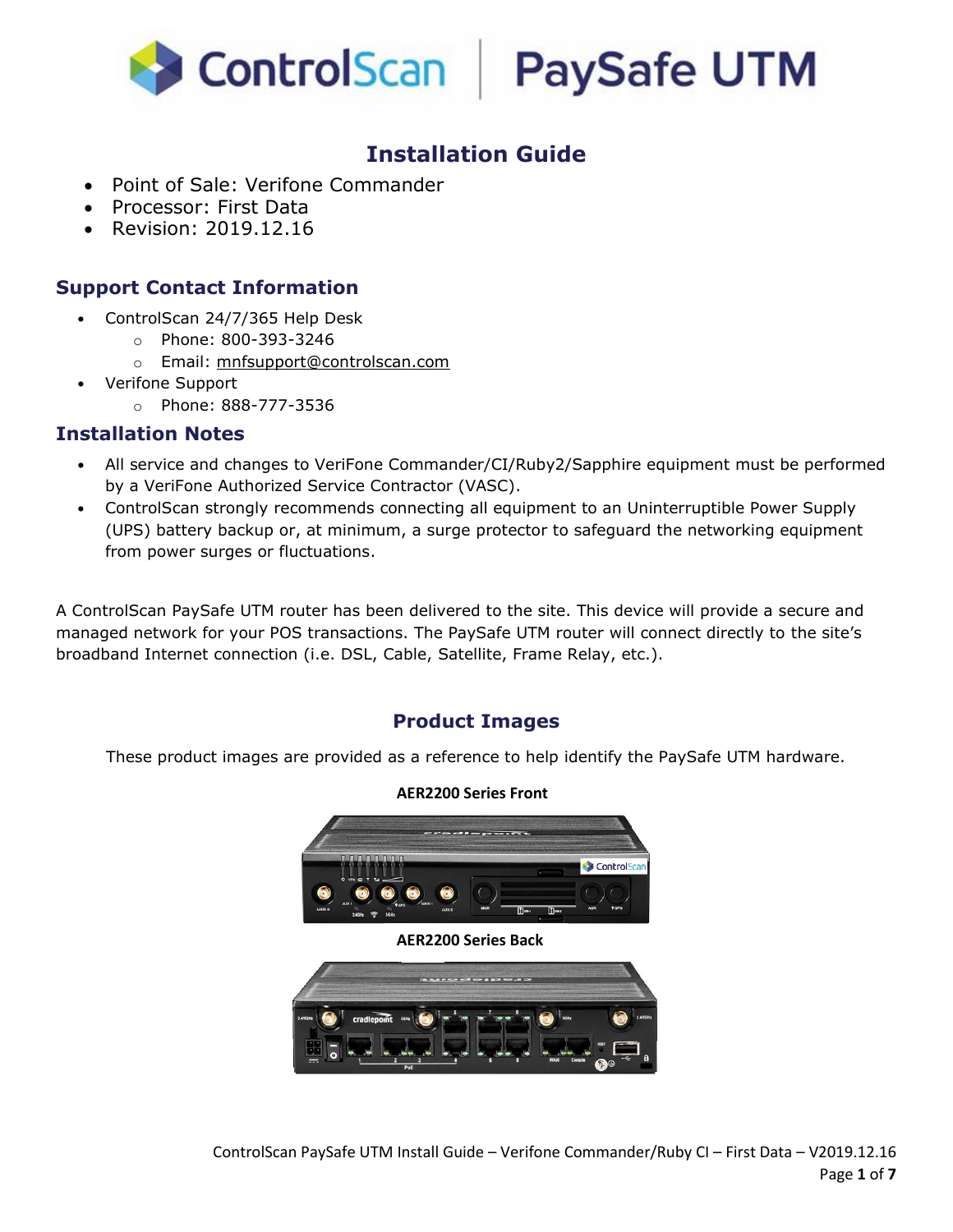### **PaySafe UTM Setup**

- 1. Unpack the PaySafe UTM.
	- a. If performing a PaySafe UTM upgrade, locate the return shipping label. This will be used to return the existing PaySafe UTM (if present).
- 2. Connect PaySafe UTM Antennas.
	- a. Locate the 6 antennas included with the PaySafe UTM appliance.
		- i. The two wider, paddle-shaped antennas with "4G" printed at the stem are cellular antennas. Connect one to the port labeled **Main** and the other to the port labeled **Aux**.
		- ii. The four longer, narrower antennas with "5/2.4GHz" printed at the stem are for Wi-Fi. Connect these to the ports labeled 5GHz and 2.4/5GHz.
- 3. Connect the provided power supply to available power outlet and the PaySafe UTM.
	- a. ControlScan strongly recommends the use of a UPS or Surge Protector.
	- b. Set the power switch on the back of the PaySafe UTM up to the on position.
	- c. A power indicator light on the front will come on.
- 4. Connect the WAN port of the PaySafe UTM router to an open port on the Broadband router or modem that provides Internet access to the site. The PaySafe UTM will be pre-configured to automatically obtain an IP address from the local modem or router upon power up.
- 5. Connect any Non-POS devices, such as back office PC, DVR, Automatic Tank Gauge, etc. to the PaySafe UTM Customer Network on LAN Port 1 only (See Diagram on Page 7). These devices should either be set to accept DHCP, or statically configured as below:
	- a. IP Address: 192.168.41.\_
	- b. Default Gateway: 192.168.41.1
	- c. Subnet Mask: 255.255.255.0
	- d. DNS1: 8.8.8.8
	- e. DNS2: 8.8.4.4

#### **New Installation: Connecting and Configuring the Verifone POS**

The instructions in this section describe the procedure to install the PaySafe UTM in a new POS installation or when changing transaction gateways to ControlScan/Echosat. Note that the PaySafe Payment Segment is setup by default to only allow transactional data out of the network to the ControlScan Secure Payment Gateway. Any device connected to the Payment segment will not be able to process via any other payment processors. You can expand the POS segment port using a simple unmanaged network switch.

#### If you are performing a MNSP (Zone Router removal) upgrade, skip this section and proceed to the **MNSP Migration** section on page 4.

- **1.** Connect the Commander NIC N and all POS terminals and PIN pads to the Verifone segment ports or unmanaged switch as outlined above.
	- a. This segment is LAN ports 4-9. An unmanaged switch may be required in cases where more than 6 devices are on the Verifone POS segment.
- 2. Connect the Commander NIC A/Payment Network to the PaySafe UTM LAN port 3.
- **3.** Login to the Commander/CI Network Configuration from the Commander or go to the web utility from a computer connected to the Verifone Zone by browsing to [https://192.168.31.11/ConfigClient.html.](https://192.168.31.11/ConfigClient.html)
- 4. Mouse over "Initial Setup" and click on Local Area Network Configuration.
- **5.** Change the Isolated Payment NIC to use the following address information:
	- a. IP Address 192.168.40.250
	- b. Default Gateway 192.168.40.1
	- c. Subnet Mask 255.255.255.0

Note: Do not use the default route setting.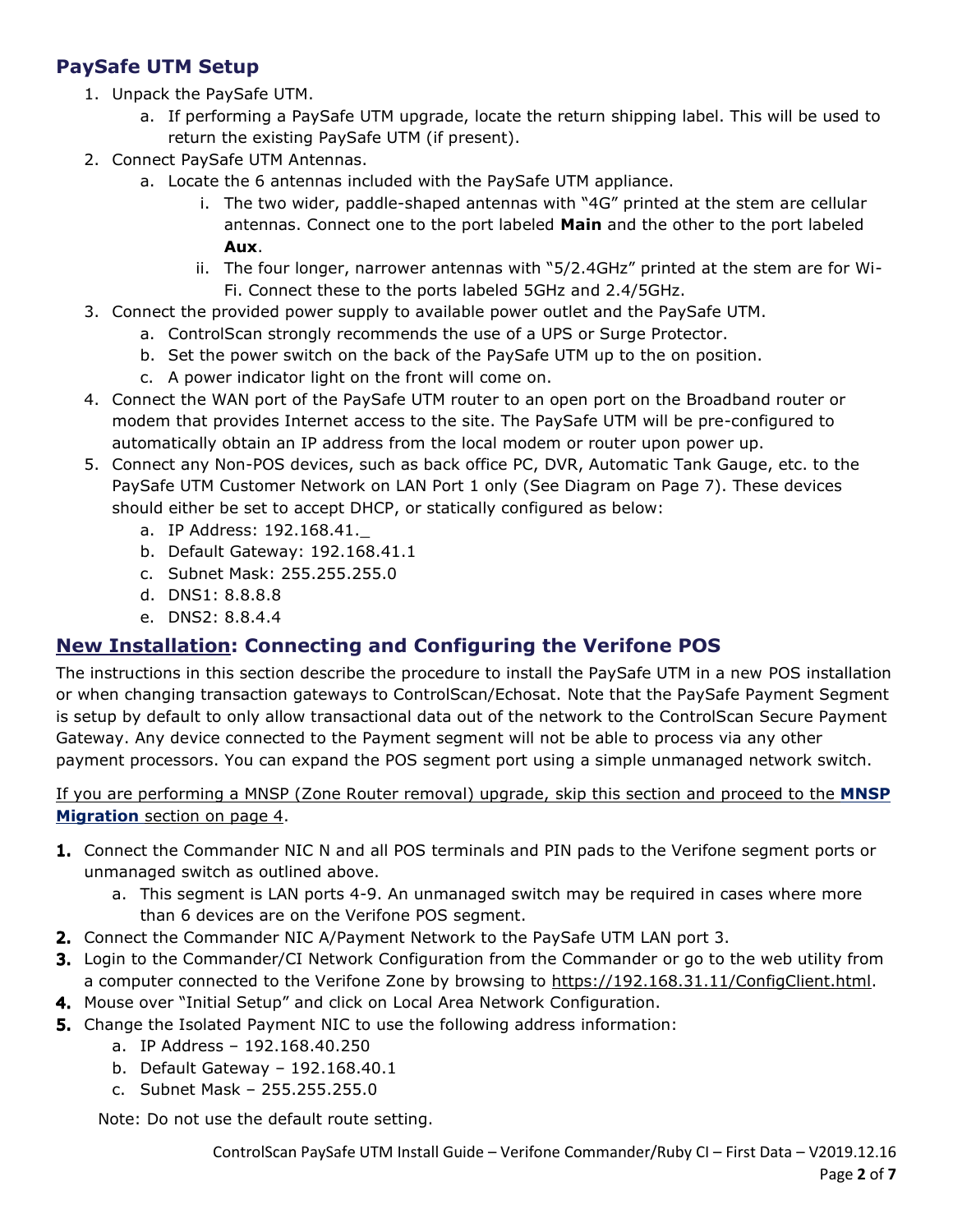- 6. Enter the required DNS server addresses. You can use those supplied by the store/ISP or you can use the following (If using ISP supplied the above Device Specific Routes will have to be modified to allow them):
	- a. DNS1 8.8.4.4
	- b. DNS2 8.8.8.8
	- c. DNS3 4.2.2.2
- 7. Once the changes are complete and saved, reboot the Commander. Once the Commander is back online, log back into the Commander/CI Network Configuration either from the Commander or the web utility from a computer connected to the Verifone Zone by browsing to [https://192.168.31.11/ConfigClient.html.](https://192.168.31.11/ConfigClient.html)
- 8. Log back in, return to the Local Area Network Configuration, and add the following: **Device Specific Routes**

| <b>Route Type</b> | <b>Destination</b> | Gateway       | <b>Subnet Mask</b> |
|-------------------|--------------------|---------------|--------------------|
| Host              | 10.32.17.50        | 192.168.31.31 | 255.255.255.255    |
| <b>Network</b>    | 8.8.0.0            | 192.168.40.1  | 255.255.0.0        |
| Network           | 64.27.0.0          | 192.168.40.1  | 255.255.0.0        |
| <b>Network</b>    | 63.131.0.0         | 192.168.40.1  | 255.255.0.0        |
| <b>Network</b>    | 66.70.0.0          | 192.168.40.1  | 255.255.0.0        |
| <b>Network</b>    | 192.168.41.0       | 192.168.31.31 | 255.255.255.0      |

If installing outdoor EMV with Wayne pumps, add this route:

|                                                                               | <b>Route Type</b> | <b>Destination</b> | Gateway       | <b>Subnet Mask</b> |  |
|-------------------------------------------------------------------------------|-------------------|--------------------|---------------|--------------------|--|
|                                                                               | Network           | 192.168.35.0       | 192.168.31.31 | 255.255.255.0      |  |
| If installing outdoor EMV with Gilbarco pumps, add this route:<br>$\bullet$ . |                   |                    |               |                    |  |
|                                                                               | <b>Route Type</b> | <b>Destination</b> | Gateway       | <b>Subnet Mask</b> |  |

Network 10.5.55.0 192.168.31.31 255.255.255.0

- **9.** Save the additional device specific routes and reboot the Commander as prompted.
- 10. Navigate to "Payment Controller", "EPS Configuration" and finally Buypass Configuration.
- 11. Enter the following into the fields provided:
	- a. Select UMF in the Buypass codec dropdown.
	- b. Enter the location's **Buypass Dealer ID** into the Dealer ID field. If you have been given an ALT105 formatted ID beginning with VP followed by 11 numbers, the Dealer ID is the " $D''$ section in red: VPSSDDDDDDTTT.
	- c. Enter the stores **Terminal ID** into the Terminal ID field. If you have been given an ALT105 formatted ID beginning with VP followed by 11 numbers, the Terminal ID is the "T" section in green: VPSSDDDDDDTTT.
	- d. Select **IP** in the Connection Mode section.
	- e. Enter **fd.paysafespg.com** into the Domain Name field.
	- f. Enter **443** into the Port field.
	- g. Ensure **SSL Enabled** is selected at the bottom of the page.

12. Save the changes and reboot the Commander.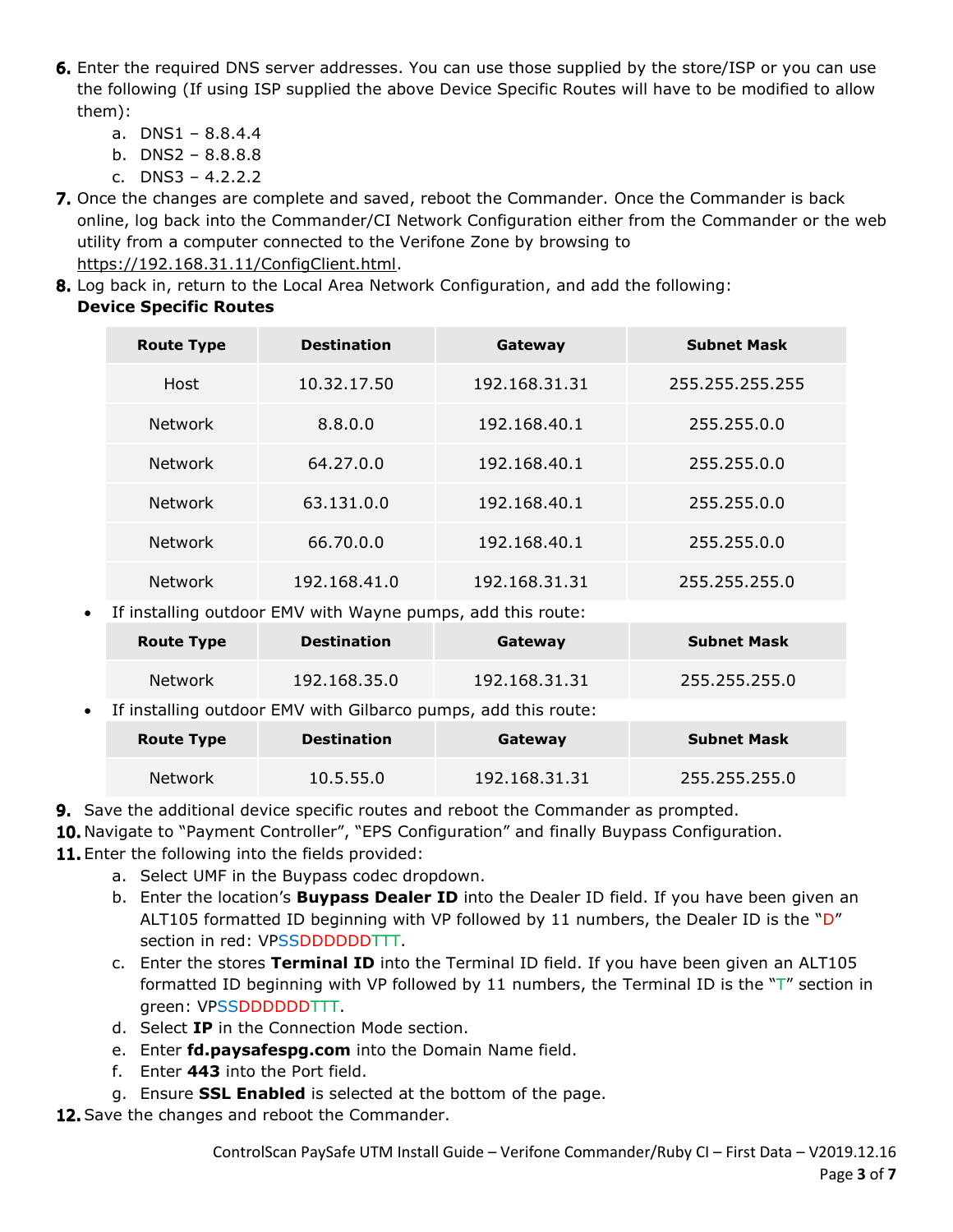13. Once the Commander is back online, logon to POS Terminal #1 and complete the following steps:

- a. Go to **CSR Function**. This will take you to the Main Menu.
- b. Go to **Network Menu**.
- c. Go to **#3 – EPS Network Functions**.
- d. Go to **#3 – Perform Table Load**.

#### **MNSP Migration (Verifone Enhanced Zone Router Removal)**

The instructions in this section describe the process of migrating from an existing PaySafe UTM configuration utilizing the Verifone Enhanced Zone Router to a MNSP all in one setup.

#### Pre-Conversion

- **1.** Check in with the on-site contact and note that downtime will occur during migration.
- 2. Locate the PaySafe UTM.
- **3.** Identify (label if necessary) the cables connected to the PaySafe UTM LAN ports.
	- a. Refer to Diagrams on page 6-7 for typical LAN cabling on a PaySafe UTM.
- 4. Identify if there is a switch or BRCM supporting direct IP connection to the dispensers.
- **5.** An unmanaged switch is needed if the Verifone Zone requires more than 6 connections (Commander NIC N, POS terminals, and PIN Pads).
- 6. If the site has non-payment devices (Back office PC, printer) currently connected to the PaySafe UTM, verify that there is a dedicated switch present capable of supporting all customer (non-POS) devices.
	- a. The PaySafe UTM MNSP Configuration includes only 1 LAN port for the Customer Non-POS network. A new unmanaged switch may be required for this migration. ControlScan will provide one, if needed. Please contact us at 1-800-393-3246 or [mnfsupport@controlscan.com.](mailto:mnfsupport@controlscan.com)

#### **Conversion**

- 1. Contact the ControlScan Help Desk at 1-800-393-3246 and notify us that you are performing a MNSP Upgrade and removing the Verifone EZR. We will need the site's address, phone number, MID, or ControlScan account number (ESxxxxxx).
- 2. Move the Commander's Integrated Payment NIC (IPN or NIC-A) to the PaySafe UTM LAN port 3.
- 3. Move the Verifone POS Devices.
	- a. Connect the Verifone Commander NIC N to any LAN port from 4-9 on the PaySafe UTM.
	- b. Connect the Verifone POS Terminals to any LAN port from 4-9 on the PaySafe UTM.
	- c. Connect the Verifone POS PIN Pads to any LAN port from 4-9 on the PaySafe UTM.
	- d. If additional ports are needed in the Verifone Zone, connect an unmanaged switch to any port from 4-9 on the PaySafe UTM, then additional devices to the switch.
- 4. If present, move the dispenser switch or BRCM to the PaySafe UTM LAN port 2.
- **5.** If present, move the switch or devices on the customer network to the PaySafe UTM LAN port 1.

#### Commander Configuration for MNSP Support

A host route must be added to the Verifone Commander to support MNSP remote support connections. No existing routes need to be modified.

- 1. Log into the Configuration Client to make the following changes.
- 2. Navigate to Initial Setup > Local Area Network Configuration.
- **3.** Add a Device Specific Host Route to the list by clicking on New and adding per the table below.

| <b>Route Type</b> | <b>Destination</b> | Gateway       | <b>Subnet Mask</b> |
|-------------------|--------------------|---------------|--------------------|
| Host              | 10.32.17.50        | 192.168.31.31 | 255.255.255.255    |

4. Save and reboot the commander as prompted.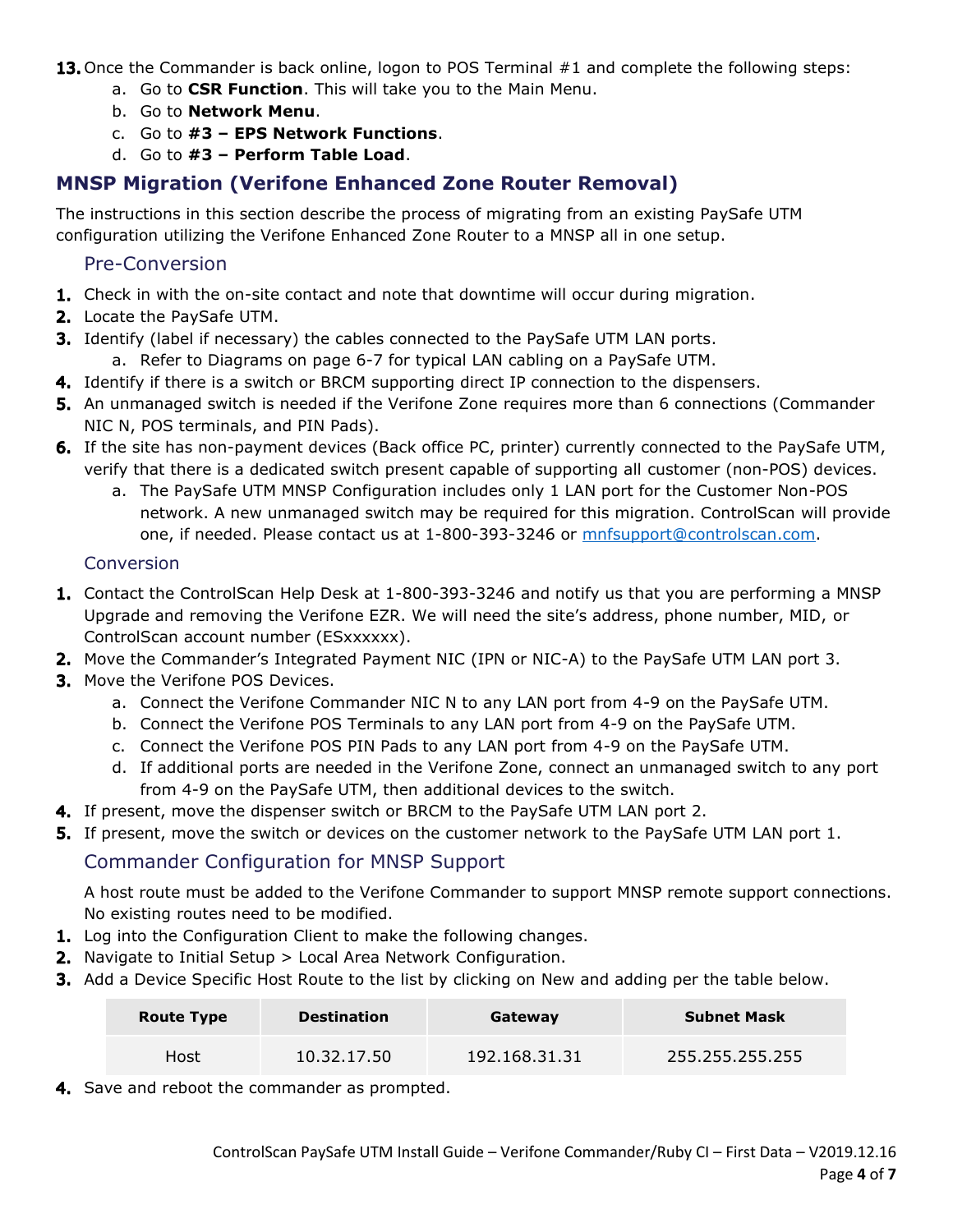#### **Verifone MNSP Remote Access**

ControlScan provides a secure remote access connection to the Verifone POS system. This remote access is to allow Verifone support access for the purpose of providing product support and updates and is only accessible by authorized Verifone support. ControlScan will enable this secure remote access connection by default and share the connection information with Verifone support directly.

To test this remote connectivity at the time of installation, follow these steps.

- 1. If you have not contacted the ControlScan Help desk already, call us at 800-393-3246.
- **2.** Inform the ControlScan Help desk that you are setting up a Verifone Commander POS with MNSP and need to have the remote support connection enable and tested.
- **3.** The ControlScan Help Desk will enable the remote support connection and provide you with the remote support IP address (The remote support IP is provided directly to Verifone support; however, this does not synchronize immediately).
- 4. Contact the Verifone Help Desk at 1-888-777-3536, option 7.
- **5.** Inform the Verifone Help Desk that you are installing a Verifone Commander with a ControlScan PaySafe UTM and need to test the MNSP remote support connection. Provide the remote support IP from ControlScan in step 3. The Verifone Support technician will attempt to connect to the Commander and request a one-time access code from the Commander to authorize the connection.
	- a. If any issues are found that prevent Verifone Support from connecting to the Commander, please contact the ControlScan Help Desk for troubleshooting assistance.
- **6.** If the Verifone Help Desk confirms the connection is working, you have successfully setup and tested the Verifone MNSP Remote access connection.

#### **Test High-speed Transaction**

- 1. Once all the above has been configured and the POS Terminals and PIN Pads have been configured per VeriFone instructions, you may run a test credit/debit transaction.
- 2. If the transaction is approved, the connection and configuration is working correctly.
- **3.** If a "not authorized"/"not approved" message is returned on the transaction, this indicates a problem. Please contact the ControlScan Help Desk at the number above.

#### **Test Cellular Transaction**

- 1. Disconnect the Ethernet cable from the PaySafe UTM WAN port. Wait 30 seconds and test a credit/debit transaction. You should receive an approval. If not, please contact the ControlScan Help Desk at 1-800-393-3246.
- 2. Reconnect the Ethernet cable to the PaySafe UTM WAN port to restore Internet connectivity.

This concludes the installation of the ControlScan PaySafe UTM for Verifone Commander with MNSP Support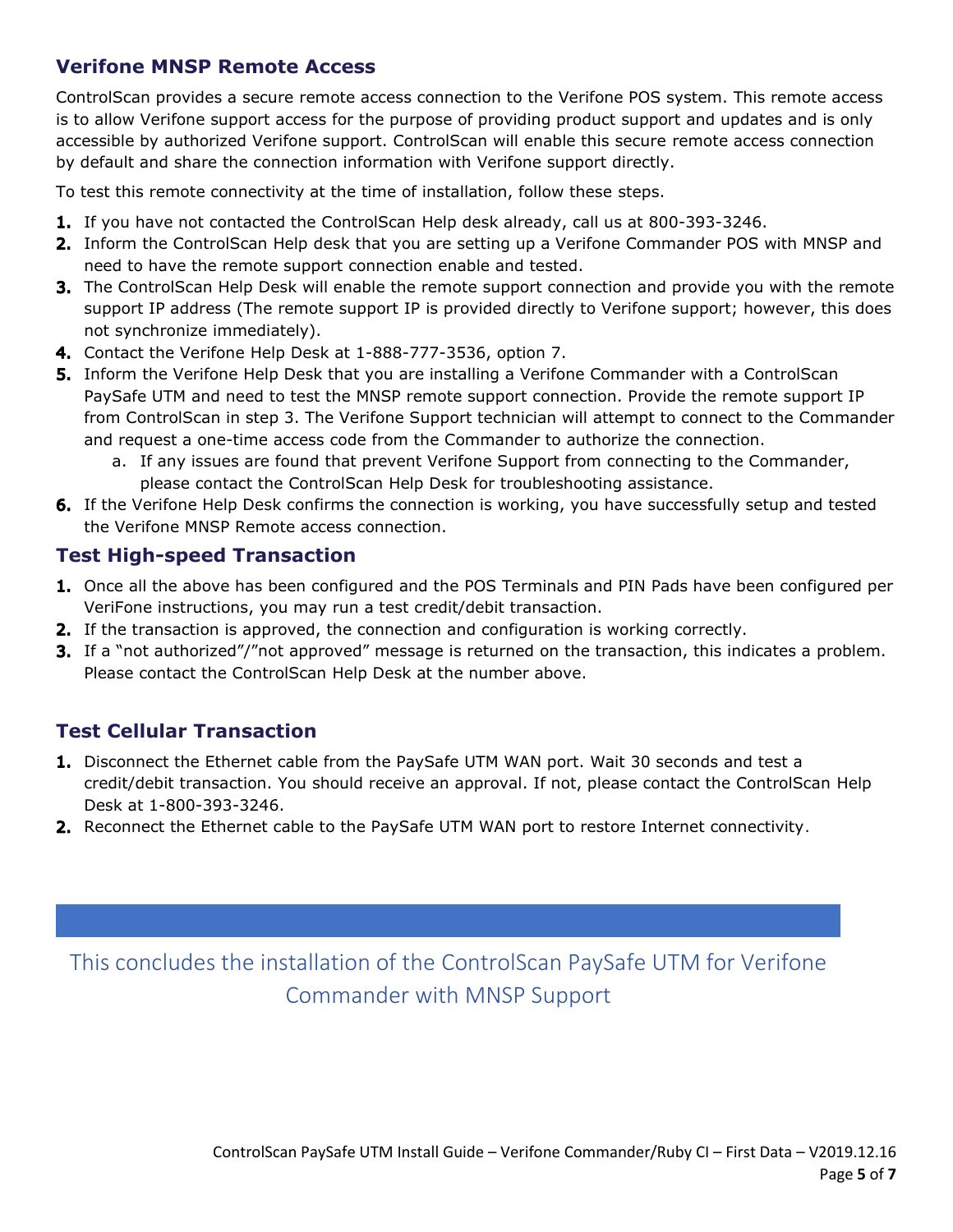# AER2200 Series – EZR Configuration (Pre-MNSP Migration)

*Note: This is provided for reference only and should not be installed as new deployment.*